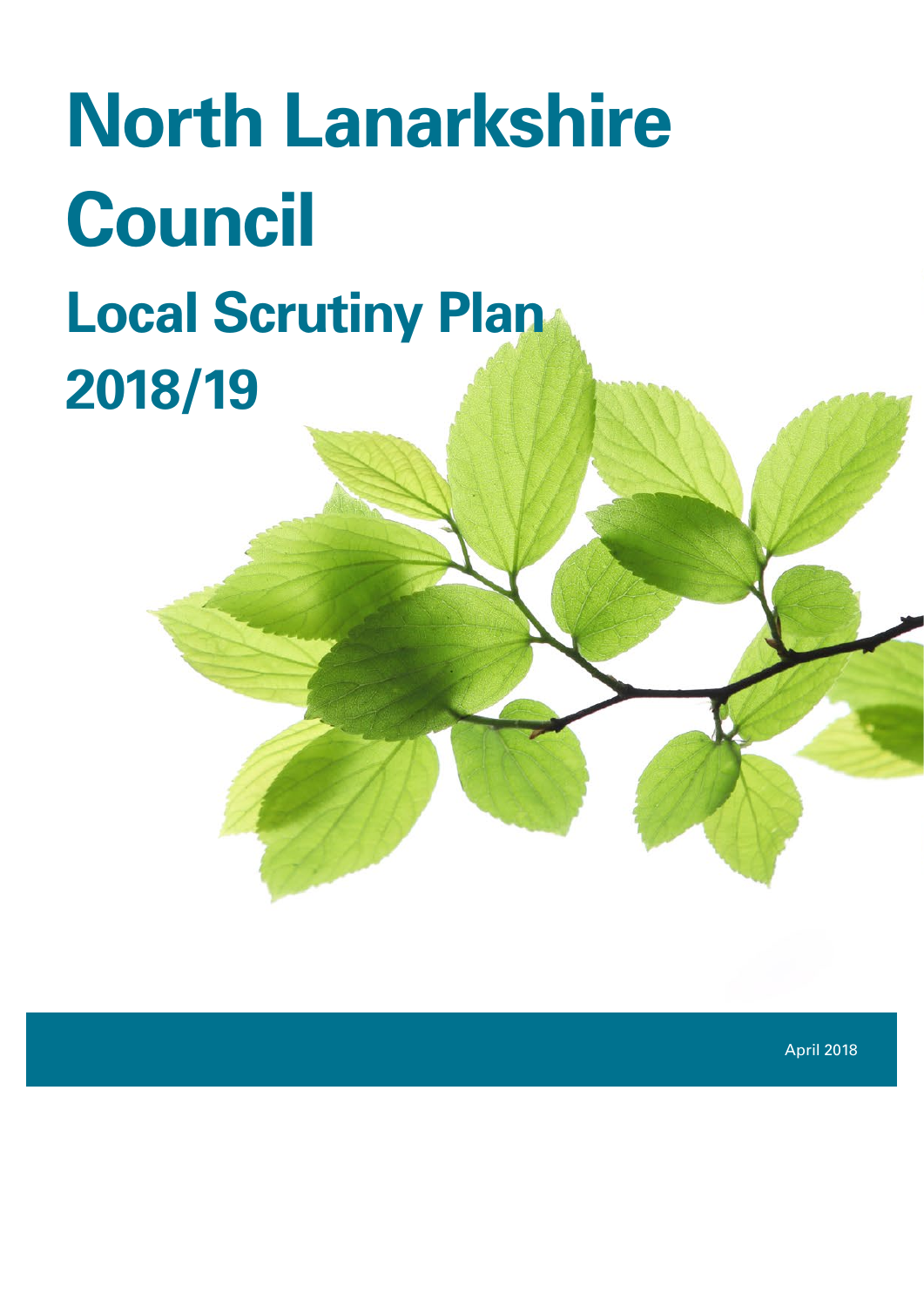## **North Lanarkshire Council**

#### **Local Scrutiny Plan - April 2018 to March 2019**

#### **Introduction**

- **1.** This local scrutiny plan sets out any scrutiny risks identified by the local area network (LAN), proposed scrutiny responses and expected scrutiny activity for North Lanarkshire Council during the financial year 2018/19.
- **2.** The scrutiny risks and responses are based on a shared risk assessment undertaken by the LAN, comprising representatives of all the scrutiny bodies who engage with the council. The shared risk assessment process draws on a range of evidence with the aim of determining any scrutiny risks in the council and the integration joint board (IJB).
- **3.** Expected scrutiny activity across all councils in Scotland informs the National Scrutiny Plan for 2018/19, which is available on the Audit Scotland [website.](http://www.audit-scotland.gov.uk/)

#### **Scrutiny risks**

**4.** The 2018/19 shared risk assessment process has not identified any additional risk areas from its assessment, where specific scrutiny is required, other than that which is nationally directed or part of ongoing work programmes.

#### **Financial management**

- **5.** In September 2017 the Policy and Resources Committee approved a five year financial plan to cover the period 2018/19 to 2022/23, but the short to medium term savings plans to support the five year financial plan are still in development.
- **6.** During the 2018/19 budget setting process, the cross-party "Sounding Board" was discontinued. This was designed to develop and implement the service prioritisation process.
- **7.** The council has a relatively low level of usable reserves in comparison to its net revenue stream, but this is consistent with many of the other larger councils. It also has a low level of capital reserve. In setting its 2018/19 budget the council is planning to use a further £2.5 million of reserves to meet its short term funding gap and forecasts a budget gap for 2019/20 of £20 million.
- **8.** Audit Scotland will continue to monitor developments in this area through the 2018/19 annual audit process and will report the outcomes in the annual audit report.

#### **Education**

**9.** Overall, the council has received positive conclusions for most inspection areas in recent years. Outcomes for children and young people are improving but there is still evidence where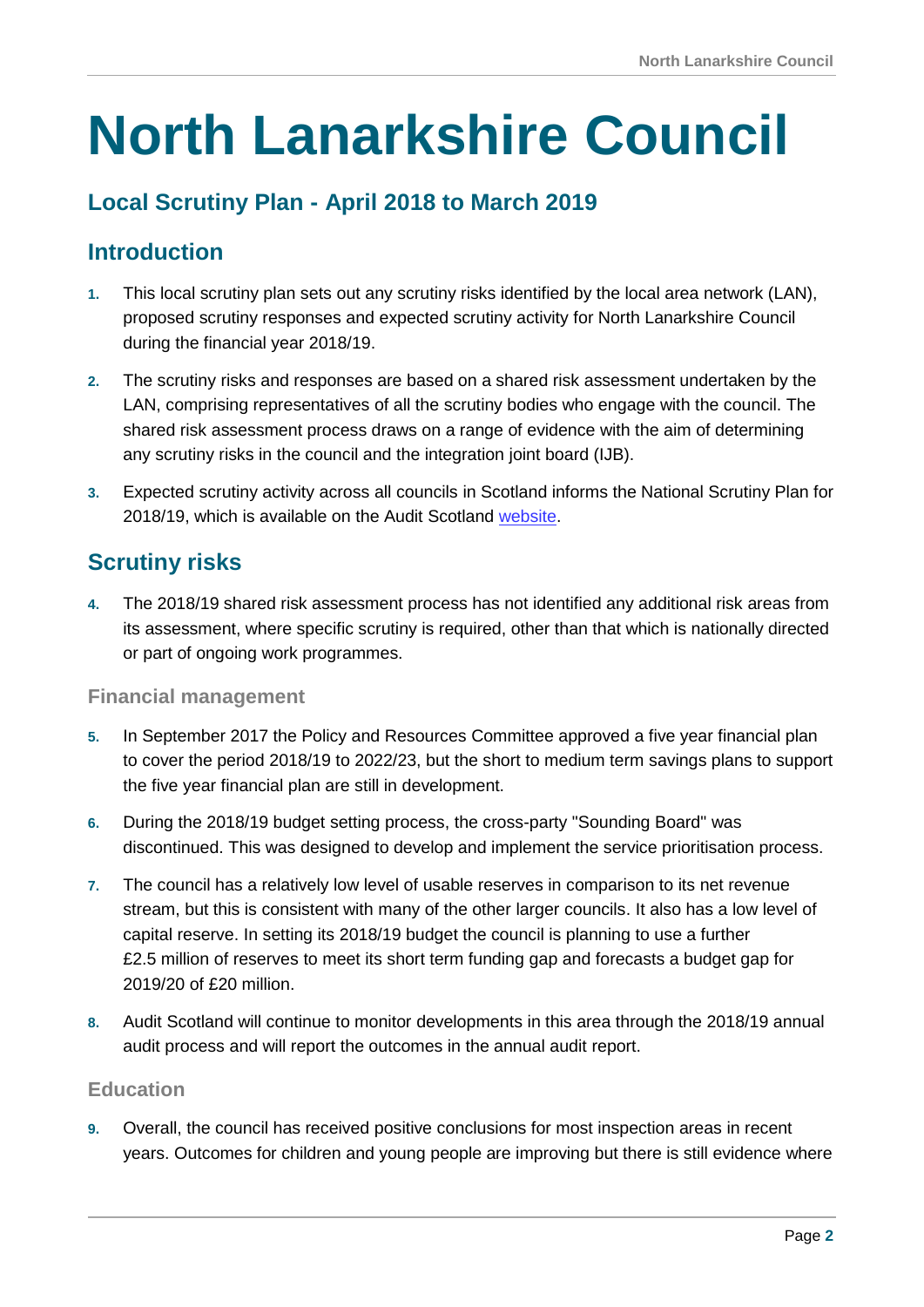the council performs less well than both the national average and the council's Virtual Comparator.

**10.** North Lanarkshire Council is one of the nine Challenge Authorities receiving substantial funding support from the Scottish Attainment Challenge. Schools in North Lanarkshire Council have Pupil Equity Funding plans in place which are being progressed. Education Scotland will continue to liaise with the council and its establishments as appropriate and monitor the impact.

#### **Housing**

**11.** To assess the risk to social landlord services, the Scottish Housing Regulator (SHR) has reviewed and compared the performance of all Scottish social landlords to identify the weakest performing landlords. SHR has assessed that no additional scrutiny is required in this council.

#### **North Lanarkshire Integration Joint Board**

**12.** In February 2018 the Care Inspectorate and Healthcare Improvement Scotland published the first joint inspection focusing on the effectiveness of strategic planning and commissioning for the North Lanarkshire Partnership. The inspection highlighted a number of areas of strength and areas where improvement activity should be focused and concluded that they were confident that the partnership will continue to move forward with the integration of health and social care.

#### **Scrutiny activity**

- **13.** Any expected scrutiny activity between April 2018 and March 2019 is shown in Appendix 1. For some of their scrutiny activity in 2018/19, scrutiny bodies are still to determine their work programmes and the specific council areas they will cover. Where a council is to be involved, the relevant scrutiny body will confirm this with the council and the appropriate LAN lead.
- **14.** In addition to specific work shown in Appendix 1 routine, scheduled audit and inspection work will take place through the annual audit process and the ongoing inspection of school and care establishments by Education Scotland and the Care Inspectorate respectively. The outcomes of this work will help to inform future assessments of scrutiny risk.
- **15.** The Accounts Commission agreed the overall framework for a new approach to auditing Best Value in June 2016. Best Value will be assessed over the five year audit appointment, as part of the annual audit work. In addition a Best Value Assurance Report (BVAR) for each council will be considered by the Accounts Commission at least once in this five year period.
- **16.** The current proposed BVAR programme includes publication of a report for North Lanarkshire Council in 2019. The scope and timing of the work to be carried out, as part of the 2018/19 audit, will be discussed with the council. The BVAR programme could change if there is a change to the risk profile of the councils. If this is the case we will update the council as soon as we are aware of the change. In the meantime, Best Value audit work planned in this year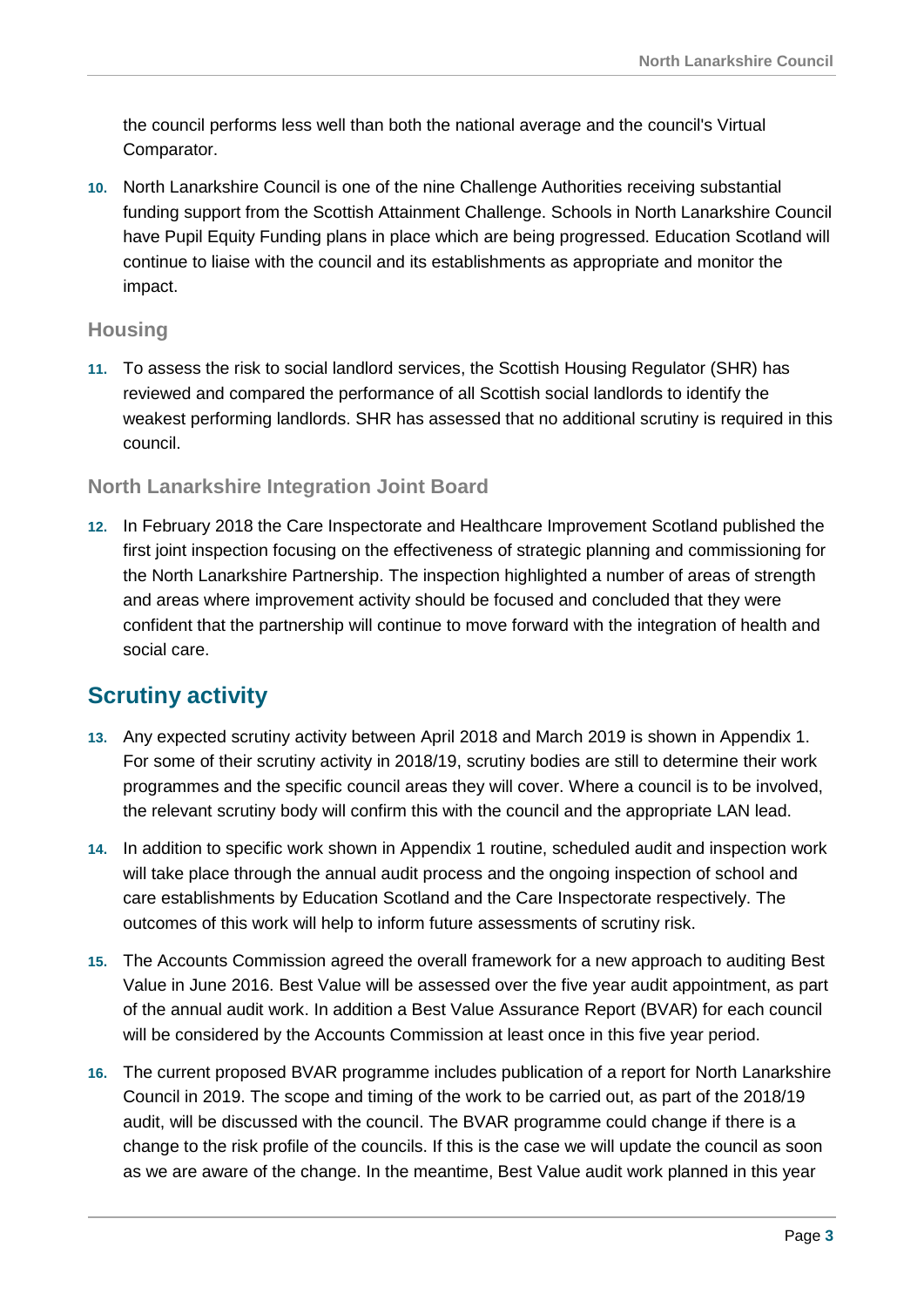will focus on the council's arrangements for demonstrating Best Value in financial planning and reporting, organisational restructuring and performance/outcomes, and will be reported in the Annual Audit Report.

- **17.** Audit Scotland will carry out a programme of performance audits during 2018/19 and individual audit and inspection agencies will continue to monitor developments in key areas of council activity and will provide support and challenge as appropriate. This will help to inform future assessments of scrutiny risk.
- **18.** There will be no additional Education Scotland scrutiny in 2018/19 other than that which is nationally directed or part of ongoing work programmes, including general inspection and support activity that Education Scotland provides to the council.

#### **March 2018**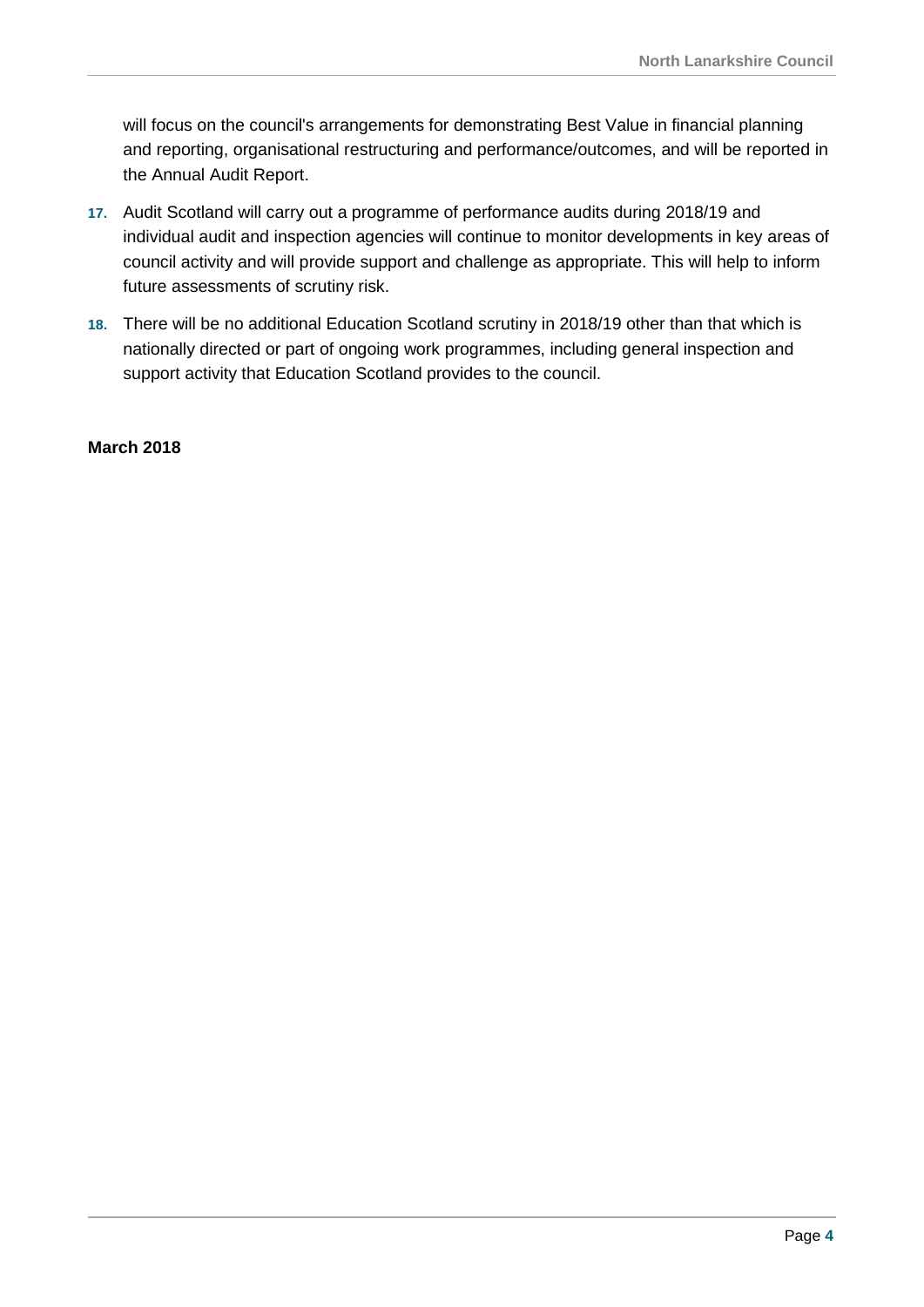### **Appendix: Scrutiny activity**

| <b>Scrutiny body</b>                 | <b>Scrutiny activity</b>                                                                                                                                                                                                                                                                                                                                                                                                                                                                                                                                    | <b>Date</b>                       |
|--------------------------------------|-------------------------------------------------------------------------------------------------------------------------------------------------------------------------------------------------------------------------------------------------------------------------------------------------------------------------------------------------------------------------------------------------------------------------------------------------------------------------------------------------------------------------------------------------------------|-----------------------------------|
| <b>Audit Scotland</b>                | Audit Scotland plans to undertake performance<br>audit work on City Deals, Health and Social Care<br>Integration and Children and young people's<br>mental health. Engagement with individual councils<br>is still to be determined and the council will be<br>notified if it is to be included in any of these audits.<br>Details of future audit work are available on the<br>Audit Scotland website here.                                                                                                                                                | Specific dates to<br>be confirmed |
| <b>Education Scotland</b>            | Education Scotland has implemented a programme<br>of inspections focusing on the progress made by<br>local authorities in improving learning, raising<br>attainment and closing the poverty related<br>attainment gap. These inspections will focus on the<br>nine local authorities who are designated as<br>Challenge Authorities within the Scottish<br>Attainment Challenge.                                                                                                                                                                            | Spring 2018                       |
| <b>Scottish Housing</b><br>Regulator | The SHR may carry out thematic inquiries during<br>2018/19 or it may carry out survey or on-site work<br>to follow up on published thematic reports. The<br>SHR will also review the Scottish Social Housing<br>Charter data submitted by landlords and carry out<br>data accuracy visits during the second quarter of<br>2018/19. Where councils are to be involved in a<br>thematic inquiry, any follow-up work to a published<br>thematic inquiry, or a data accuracy visit, the SHR<br>will confirm this directly with the council and the<br>LAN lead. |                                   |